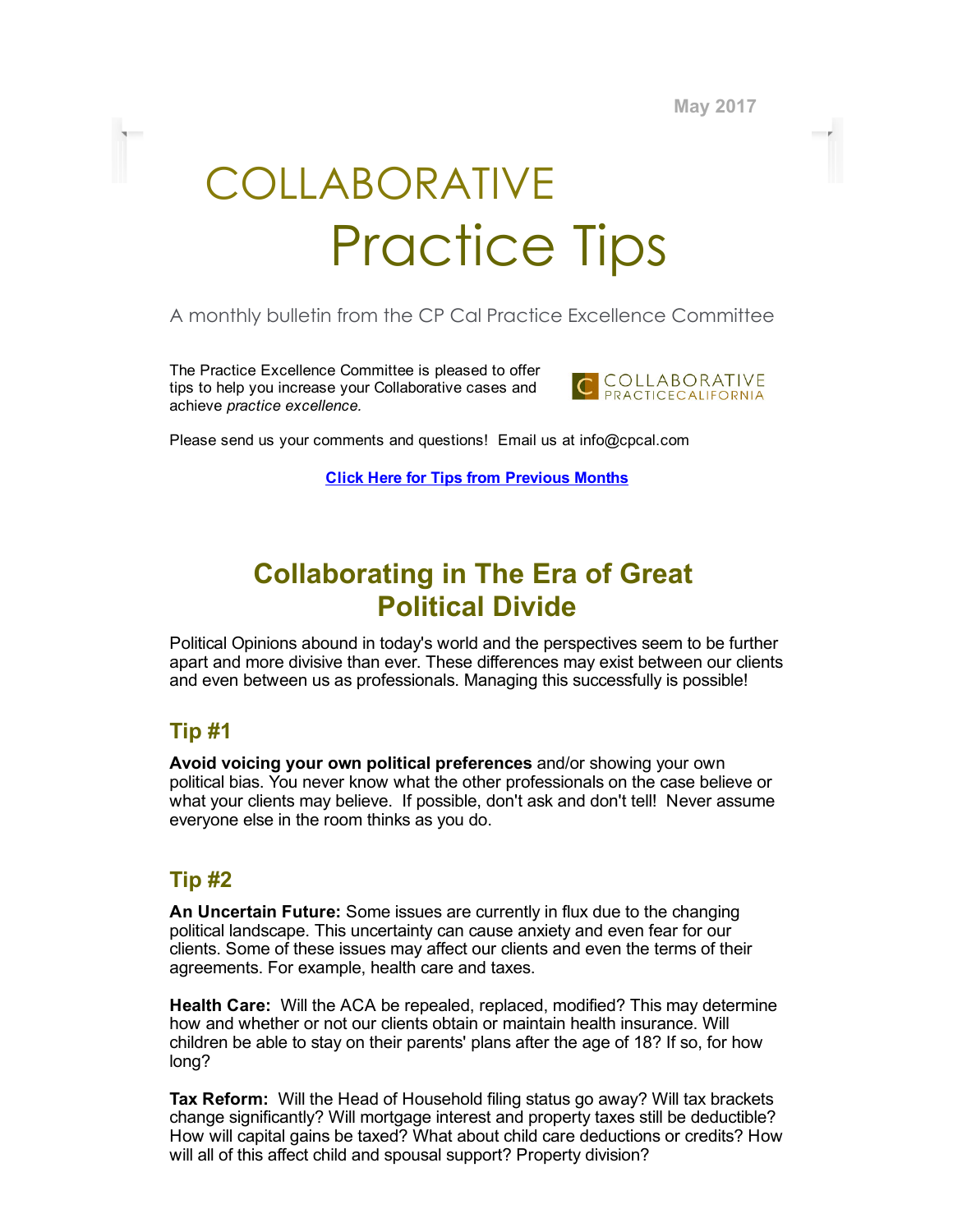The Collaborative Financial Professional can help the clients gather more information and understand what their options are in order to make more informed decisions. Clients may need to be referred to a tax specialist.

#### Tip #3

If your clients are divorcing now, educate them as to their options. Some options may be: go ahead now and base decisions on the current circumstances, then come back and modify if things change; wait and see what happens; reserve jurisdiction on some issues; go for a "suspended divorce".

#### Tip #4

Encourage clients to return to their Collaborative Professionals if there is any significant change. At that time they can submit updated financial information and discuss how any changes to the law will change their support or property division.

## Tip #5

Be Factual but Neutral. After all, it's not our opinions that count, but rather, the choices of the clients. Be careful to not let your own biases compromise your neutrality.

## Tip #6

What if clients bring up politics? Politely hear them out, but redirect them to areas of specific concerns, such as taxes, health care, etc. Have them make proposals about concerns rather than discussing politics.

# Tip #7

Parenting and Politics: Each parent may wish their children to believe as they do. A parent has the right to express their own opinions to the child. Coaches should be relied upon to give parent's guidance in dealing with differences of opinion in this area as in others. Coaches can help them reach some understanding that children can be exposed to differing political views, but should not be pressured into accepting either parent's view as their own. Children should be allowed to develop their own thoughts and preferences in politics, religion, sports and other areas.



Join the Conversation #cpcal



CP Cal c/o 291 Geary Street, Suite 600, San Francisco, CA 94102 415-399-8393 info@cpcal.com